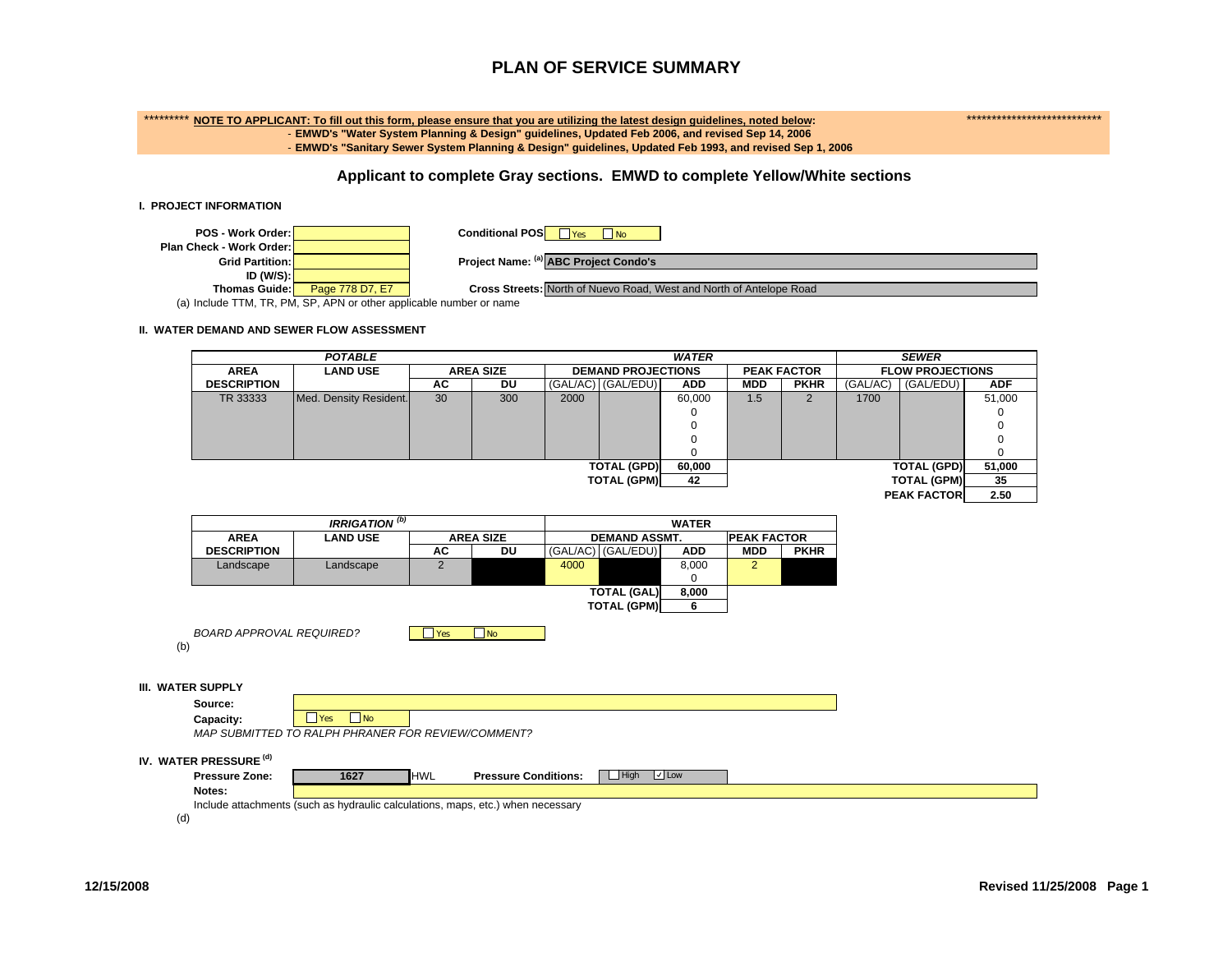## **V. WATER TRANSMISSION**

**Nearest Pipeline Facility w/Capacity:** 24" CML&C waterline in Evans Road

|                                                                                              | VI. WATER FACILITY REQUIREMENTS <sup>(e)</sup>                                   |             |                                    |                          |                                                                                                                              | Size needed |
|----------------------------------------------------------------------------------------------|----------------------------------------------------------------------------------|-------------|------------------------------------|--------------------------|------------------------------------------------------------------------------------------------------------------------------|-------------|
|                                                                                              | Onsite/Offsite                                                                   | Dia (in)    | Length $($ If $)$ <sup>(f)</sup>   | Location                 | Limits                                                                                                                       | by Project  |
| Pipeline:                                                                                    | Offsite                                                                          | 12          | 1911                               | Evans Road               | 630' N. of Project Site to 350' of Ramona Expressway                                                                         | 8           |
| Pipeline:                                                                                    | Offsite                                                                          | 18          | 1500                               | <b>Eucalyptus Avenue</b> | Redlands Blvd. to Theodore Street                                                                                            | 18          |
| Pipeline:                                                                                    |                                                                                  |             |                                    |                          |                                                                                                                              |             |
|                                                                                              | <b>Onsite/Offsite</b>                                                            | <b>Size</b> | Unit                               |                          | Location                                                                                                                     |             |
| <b>Booster Plant:</b>                                                                        | <b>Offsite</b>                                                                   | 300gpm      | 3 pumps                            |                          | 230' N. of Project Site to 150' of Ramona Expressway                                                                         | 300 gpm     |
| <b>Storage Tank:</b>                                                                         |                                                                                  |             |                                    |                          |                                                                                                                              |             |
| Implementing facility:                                                                       |                                                                                  |             |                                    |                          |                                                                                                                              |             |
|                                                                                              |                                                                                  |             |                                    |                          | Notes: Onsite facilities are private. Plan check engineer to verify the location of the water meter.                         |             |
| (e) Approximate lengths for planning purposes only<br>(f)                                    | Include attachments (such as hydraulic calculations, maps, etc.) when necessary  |             |                                    |                          |                                                                                                                              |             |
| <b>VII. SEWER TREATMENT</b>                                                                  |                                                                                  |             |                                    |                          |                                                                                                                              |             |
|                                                                                              |                                                                                  |             |                                    |                          |                                                                                                                              |             |
| Location:                                                                                    |                                                                                  |             |                                    |                          |                                                                                                                              |             |
| Capacity:                                                                                    | <b>Yes</b><br>N <sub>o</sub>                                                     |             |                                    |                          |                                                                                                                              |             |
|                                                                                              | Nearest Pipeline Facility w/Capacity: 15" sewer line in Evans Road               |             |                                    |                          |                                                                                                                              |             |
|                                                                                              |                                                                                  |             |                                    |                          |                                                                                                                              | Size needed |
|                                                                                              | Onsite/Offsite                                                                   | Dia (in)    |                                    | Location                 | Limits                                                                                                                       |             |
| Pipeline:                                                                                    | Offsite                                                                          | 15          | Length (If) <sup>(h)</sup><br>1542 | Evans Road               | 630' N. of Project Site to 350' of Ramona Expressway                                                                         | 12          |
| Pipeline:                                                                                    |                                                                                  |             |                                    |                          |                                                                                                                              |             |
| <b>VIII. SEWER COLLECTION</b><br>IX. SEWER FACILITY REQUIREMENTS <sup>(9)</sup><br>Pipeline: |                                                                                  |             |                                    |                          |                                                                                                                              |             |
| Pipeline:                                                                                    |                                                                                  |             |                                    |                          |                                                                                                                              |             |
|                                                                                              | <b>Onsite/Offsite</b>                                                            |             | Size (gpm) Interim/Perm            |                          | Location                                                                                                                     |             |
| <b>Lift Station:</b>                                                                         |                                                                                  |             |                                    |                          |                                                                                                                              |             |
| Implementing facility:                                                                       |                                                                                  |             |                                    |                          | 8-inch sewer lateral to the East. One 15 - inch sewer lateral to the West to use future stub out connection for future park. |             |
|                                                                                              | Notes: Onsite facilities are private. Sewer connections will be done separately. |             |                                    |                          |                                                                                                                              | by Project  |

Include attachments (such as hydraulic calculations, maps, etc.) when necessary

- (g) Approximate lengths for planning purposes only
- (h) If interim, describe method of abandonment

(i)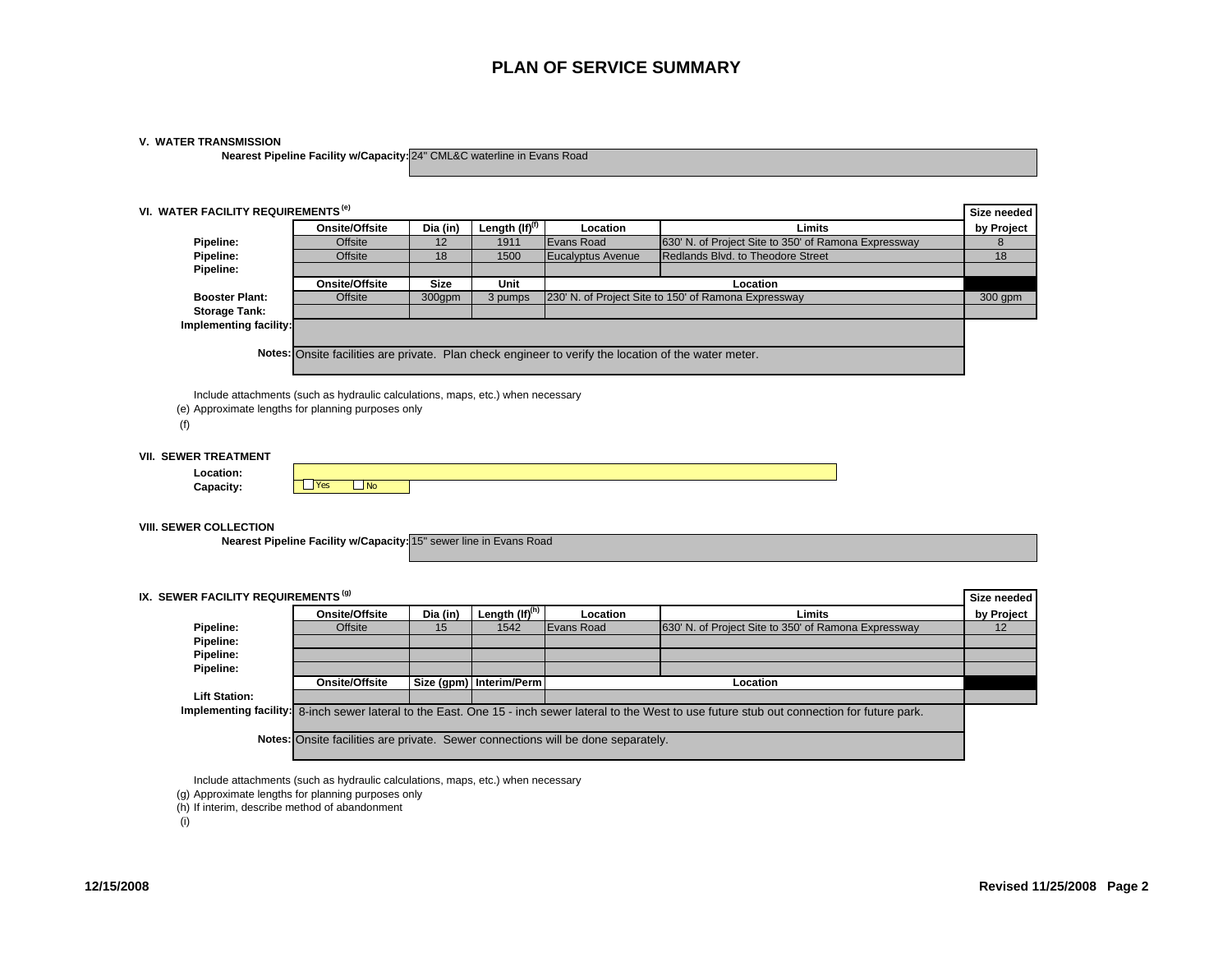| X. RECYCLED WATER TRANSMISSION                                  |                                                                                                          |                |                             |                                                                                                                                                           |                              |                        |                              |             |                     |  |  |
|-----------------------------------------------------------------|----------------------------------------------------------------------------------------------------------|----------------|-----------------------------|-----------------------------------------------------------------------------------------------------------------------------------------------------------|------------------------------|------------------------|------------------------------|-------------|---------------------|--|--|
|                                                                 | Nearest Pipeline Facility w/Capacity: 15 -inch in Winchester Ave.                                        |                |                             |                                                                                                                                                           |                              |                        |                              |             |                     |  |  |
|                                                                 |                                                                                                          |                |                             |                                                                                                                                                           |                              |                        |                              |             |                     |  |  |
|                                                                 |                                                                                                          |                |                             |                                                                                                                                                           |                              |                        |                              |             |                     |  |  |
| XI. RECYCLED WATER FACILITY REQUIREMENTS (i)                    |                                                                                                          |                |                             |                                                                                                                                                           |                              |                        |                              |             | Size needed         |  |  |
|                                                                 | <b>Onsite/Offsite</b>                                                                                    | Dia (in)       | Length $(H)$ <sup>(k)</sup> | Location                                                                                                                                                  |                              | Limits                 |                              |             | by Project          |  |  |
| Pipeline:                                                       | 630' N. of Project Site to 350' of Ramona Expressway<br><b>Offsite</b><br>8<br>1110<br><b>Evans Road</b> |                |                             |                                                                                                                                                           |                              |                        |                              |             |                     |  |  |
| Pipeline:                                                       |                                                                                                          |                |                             |                                                                                                                                                           |                              |                        |                              |             | 8                   |  |  |
| Pipeline:                                                       |                                                                                                          |                |                             |                                                                                                                                                           |                              |                        |                              |             |                     |  |  |
|                                                                 | Onsite/Offsite                                                                                           | <b>Size</b>    | Unit                        |                                                                                                                                                           |                              | Location               |                              |             |                     |  |  |
| <b>Booster Plant:</b>                                           |                                                                                                          |                |                             |                                                                                                                                                           |                              |                        |                              |             |                     |  |  |
| <b>Storage Tank:</b>                                            |                                                                                                          |                |                             |                                                                                                                                                           |                              |                        |                              |             |                     |  |  |
| Implementing facility: 12 inch recycled line in Dumas Dr. & PRV |                                                                                                          |                |                             |                                                                                                                                                           |                              |                        |                              |             |                     |  |  |
|                                                                 |                                                                                                          |                |                             | Notes: Recycled Water Use Exhibit is required for this project. Recycled candidate.                                                                       |                              |                        |                              |             |                     |  |  |
|                                                                 |                                                                                                          |                |                             |                                                                                                                                                           |                              |                        |                              |             |                     |  |  |
|                                                                 |                                                                                                          |                |                             |                                                                                                                                                           |                              |                        |                              |             |                     |  |  |
|                                                                 | Include attachments (such as hydraulic calculations, maps, etc.) when necessary                          |                |                             |                                                                                                                                                           |                              |                        |                              |             |                     |  |  |
| (i) Approximate lengths for planning purposes only              |                                                                                                          |                |                             |                                                                                                                                                           |                              |                        |                              |             |                     |  |  |
| (k)                                                             | RWUE has it been completed: $\Box$ Yes                                                                   |                | $\n  Two\n$                 | <b>Comments:</b>                                                                                                                                          |                              |                        |                              |             |                     |  |  |
|                                                                 |                                                                                                          |                |                             |                                                                                                                                                           |                              |                        |                              |             |                     |  |  |
| XII. FRONTAGE <sup>(I)</sup>                                    |                                                                                                          |                |                             |                                                                                                                                                           |                              |                        |                              |             |                     |  |  |
| <b>Water/Sewer</b>                                              | <b>Description/General Location</b>                                                                      |                |                             |                                                                                                                                                           |                              | <b>Type</b>            | Length (If)                  | \$ Amt/lf   | <b>Total</b><br>\$0 |  |  |
|                                                                 |                                                                                                          |                |                             |                                                                                                                                                           |                              |                        |                              |             |                     |  |  |
|                                                                 |                                                                                                          |                |                             |                                                                                                                                                           |                              |                        |                              |             | \$0<br>\$0          |  |  |
|                                                                 |                                                                                                          |                |                             |                                                                                                                                                           |                              |                        |                              |             |                     |  |  |
|                                                                 |                                                                                                          |                |                             |                                                                                                                                                           |                              |                        |                              |             |                     |  |  |
| Estimated for budgetary purposes only                           |                                                                                                          |                |                             |                                                                                                                                                           |                              |                        |                              |             |                     |  |  |
| Special Funding /<br>(1)                                        |                                                                                                          |                |                             |                                                                                                                                                           |                              |                        |                              |             |                     |  |  |
| Agreement Area: Fes<br>(If Yes)Name of Area:                    | $\Box$ No                                                                                                |                |                             |                                                                                                                                                           | Signature<br>(EMWD-FRONTAGE) |                        |                              | <b>Date</b> |                     |  |  |
|                                                                 |                                                                                                          |                |                             |                                                                                                                                                           |                              |                        |                              |             |                     |  |  |
|                                                                 |                                                                                                          |                |                             |                                                                                                                                                           |                              |                        |                              |             |                     |  |  |
| XIII. Fire Flow Demand                                          |                                                                                                          |                |                             |                                                                                                                                                           |                              |                        |                              |             |                     |  |  |
|                                                                 | Has applicant received a fire flow letter or fire flow test by EMWD:                                     |                |                             | $\sqrt{}$ Yes                                                                                                                                             | Waiting for result           | $\Box$ Need to request |                              |             |                     |  |  |
| Did it meet the fire flow demand:                               |                                                                                                          |                |                             | $\Box$ Yes                                                                                                                                                | $\Box$ No                    |                        |                              |             |                     |  |  |
| Fire flow demand (GPM):                                         |                                                                                                          |                |                             |                                                                                                                                                           | 4000 (GPM)                   |                        |                              |             |                     |  |  |
| Fire flow duration (HRS):                                       | Have we received a copy of Fire Flow Conditions or onsite private calcs:                                 |                |                             | $\bigcap$ Yes                                                                                                                                             | $4$ (HRS)<br>⊡ங              | Comment:               | Will be submitted during POS |             |                     |  |  |
|                                                                 |                                                                                                          |                |                             | Note: -Estimated for planning purposes (at a 20 psi residual pressure). Actual fire flow and duration will be established by the governing Fire Marshall. |                              |                        |                              |             |                     |  |  |
|                                                                 |                                                                                                          |                |                             |                                                                                                                                                           |                              |                        |                              |             |                     |  |  |
|                                                                 |                                                                                                          |                |                             |                                                                                                                                                           |                              |                        |                              |             |                     |  |  |
| XIV. COMMUNITY FACILITIES DISTRICT (CFD)                        |                                                                                                          |                |                             |                                                                                                                                                           |                              |                        |                              |             |                     |  |  |
| Is this project developer funded:                               |                                                                                                          | $\mathsf{Yes}$ | $\Box$ No                   |                                                                                                                                                           |                              |                        |                              |             |                     |  |  |
| Is this project in a CFD:                                       |                                                                                                          | $\sqrt{ }$ Yes | $\Box$ No                   |                                                                                                                                                           |                              |                        |                              |             |                     |  |  |
|                                                                 |                                                                                                          |                |                             |                                                                                                                                                           |                              |                        |                              |             |                     |  |  |
| If yes, who is the lead agency: EMWD                            | Other:                                                                                                   | Yes            | $\Box$ No<br>City of Perris |                                                                                                                                                           |                              |                        |                              |             |                     |  |  |
|                                                                 |                                                                                                          |                |                             |                                                                                                                                                           |                              |                        |                              |             |                     |  |  |